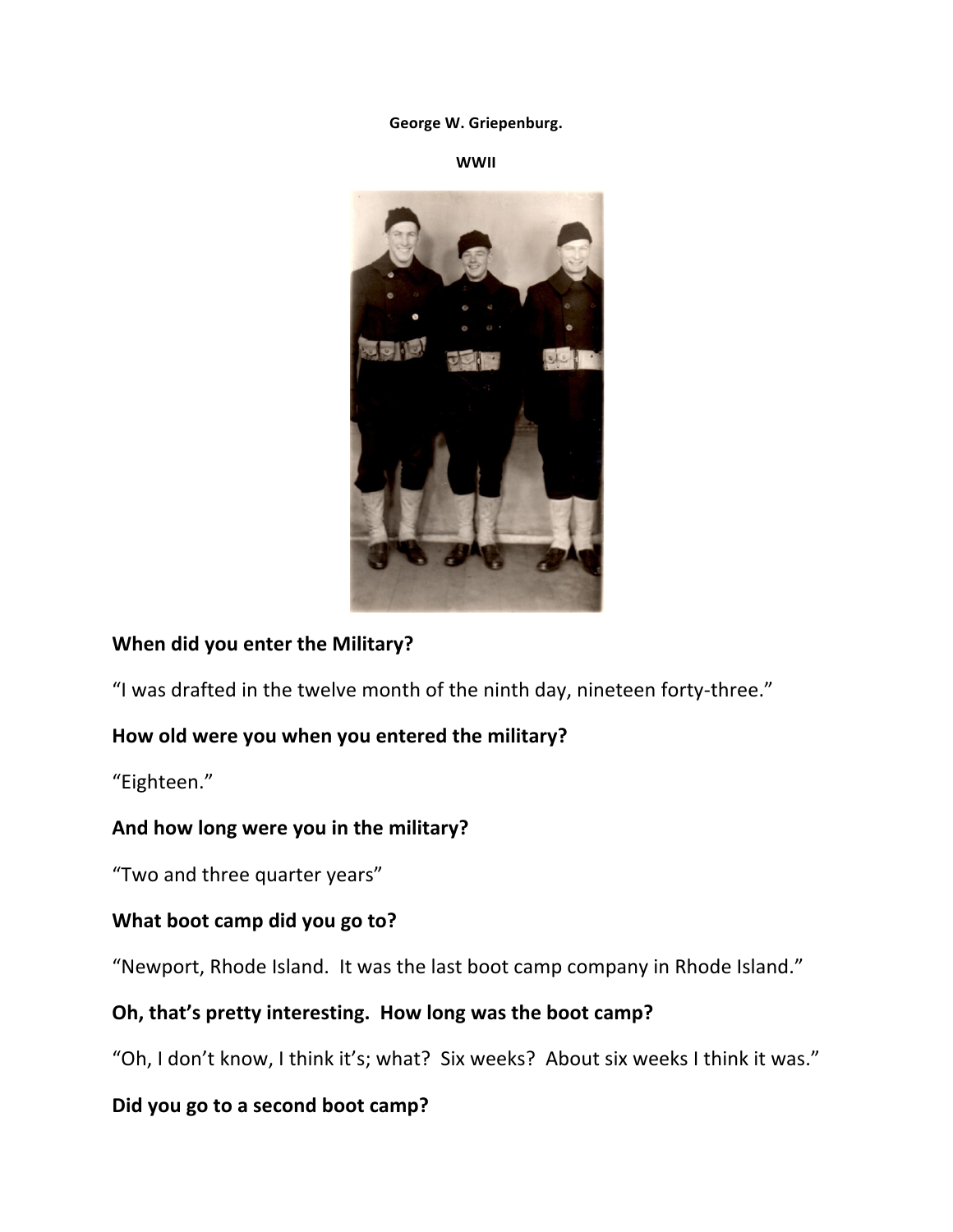"No, I went to cooking and baking school also, in Rhode Island. That was another five weeks, something like that."

### **Did you join the Military voluntarily?**

"No, I got drafted...when you're eighteen years old they draft you."

## **What branch of military were you in?**

"The Navy"

## What kind of equipment did you use on a daily basis?

"Um, I was a cook, so..."

### So, like stoves, or...?

"I was in the kitchen, pot and pans, stuff like that."

## In the kitchen, what kind of food did you have to make?

"Ha, well, we only ever seemed to make what we had. We didn't have that much. I was on a small ship and we got supplies every, what seemed like, four or five months."

### Also, how many people did you cook for?

"Um, sixty"

## Wow. In the military, what rank did you achieve?

"Ship's cook, second class. S.C.S.C."

## **Were you wounded while in the military?**

"No, not really wounded."

## If you were, like, cooking, did you ever get burned or anything like that?

"No, I cut my fingers."

### **Oh, ow. Were you in any famous campaigns or battles?**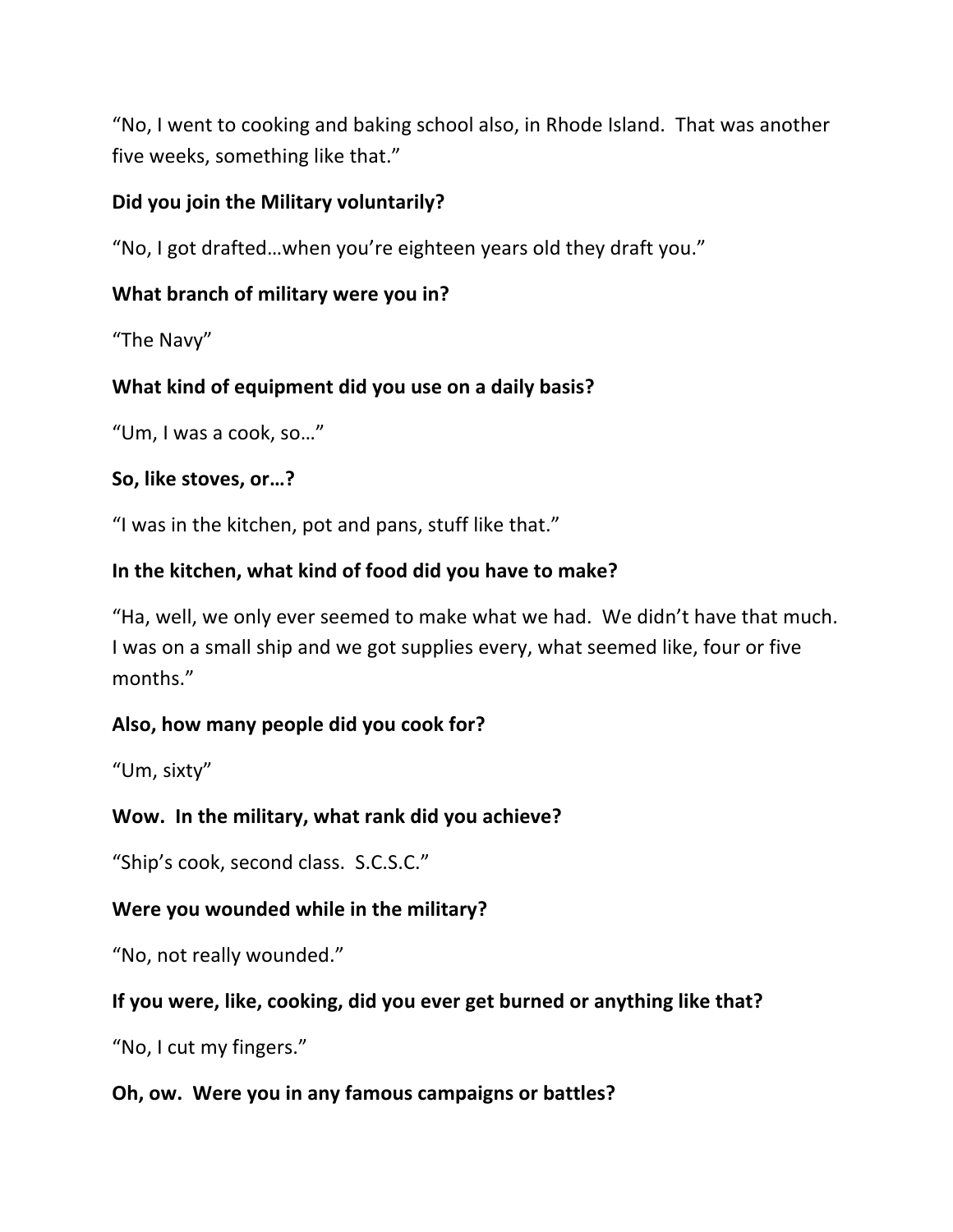"Yes, we were in four invasions. We were in the invasion of Leyte Gulf, Bataan, Corregidor, and Borneo."

### Also, did you receive any awards or medals for your service?

"Yeah, I forget what ones I got. (Looks at sheet) We got the Asiatic Pacific Medal, one star, American Victory Medal, and the Philippines Liberation Ribbon, one star."

## That's interesting. What was the normal or average day in the military?

"Five O'clock breakfast, lunch, supper, and work until eleven O'clock at night to clean up. When I was by myself, there was two cooks, and we used to take shifts."

#### What was your most normal or common routine when at war, or battle?

"Well, everybody had a battle station, and when we really went into the beach, during an invasion, you were assigned a position, and you were on a gun, or a fire hose, or an emergency something or other. I was a looker, a sightseeing person, other than my kitchen work, my galley work. Sometimes I loaded the gun, sometimes I had to stay watch in the morning, be a gun watcher. Now what you wanna know?"

### **What type of firearms did you use?**

"Well we really didn't have, well we had rifles but nobody really used the rifles, we had twenty millimeters, three on a ship and we had a forty millimeter on the bow. Let me show you this (takes out photograph of the ship), here's the forty millimeter on the bow. Twenty millimeter here, twenty millimeter there, and one on stern."

### **Can I show the camera?**

"Sure. That's an L.S.M., Landing Ship Medium. You can have that."

#### **Cool, thank you.**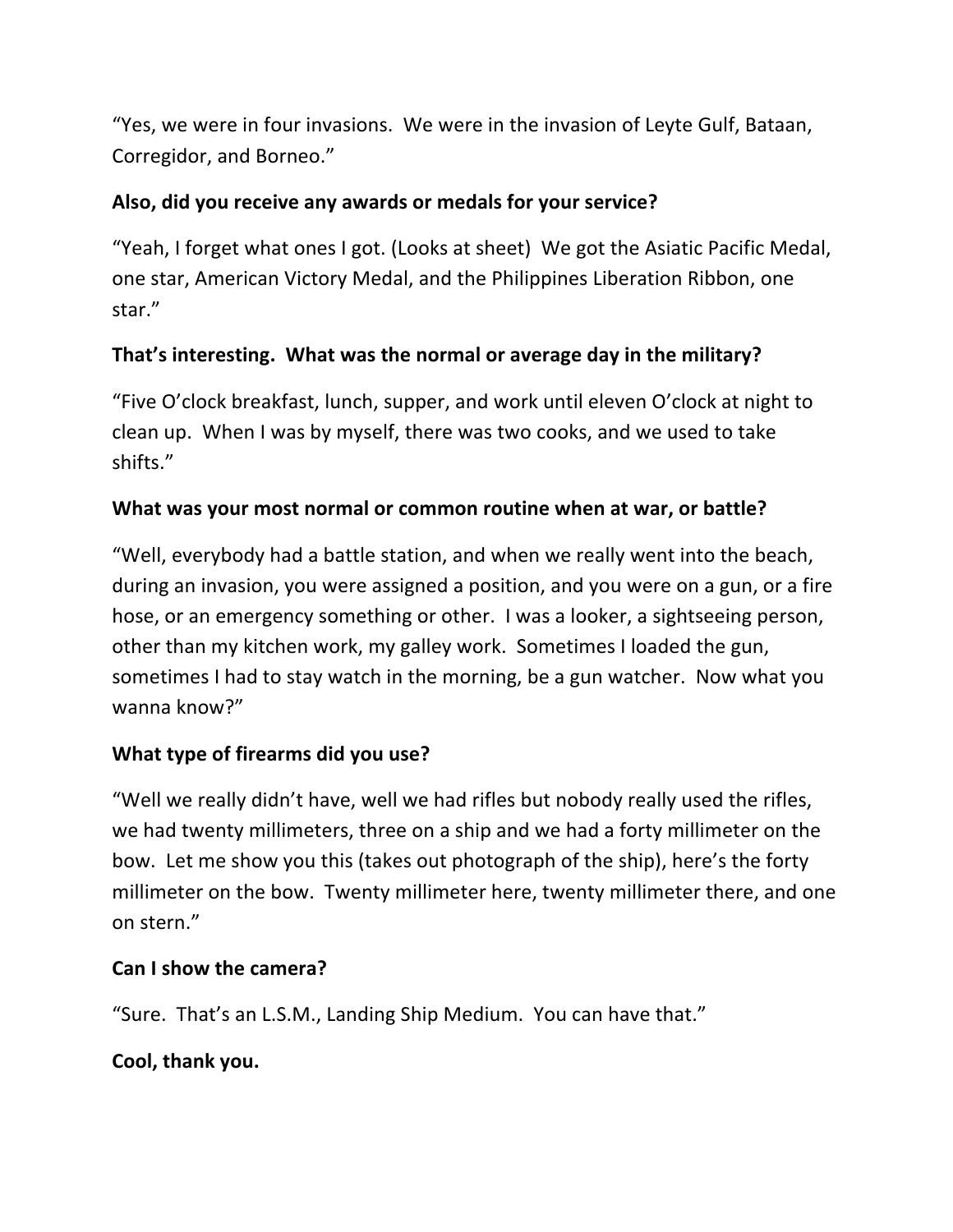"See, here's a picture of Corregidor. The paratroopers landed first and then the next day we landed and brought them supplies. And as we brought them supplies, there little ships here landed and brought more ammunition and men to relieve the paratroopers. And the Japanese people, they opened up on us, they opened up with machine gun shots. Some went in right through my galley. I think there were three people on our ship that got shot by them."

## Can you tell us more about this?

"Well, here's the beach, and this was the biggest beach they had on Corregidor, it's a small island in the middle of the Philippines. That's an island maybe a couple of miles around, and Bataan is twice as wide."

## How did the men get in there? Was the water shallow?

"Yes, well the water on the bow was only three feet deep and the stern was four or five feet deep. So when you went into the beach you were like fifty or forty yards out. You would drop and anchor, there's an anchor off the stern, so you'd drop the anchor and it would grab in out there and then you would hit high and dry. Well this one tried to get in first but he didn't get in far enough. So our captain gave then the guns and went in high and dry. So the bow opens up and the rail falls down. So when you get off you reverse the engines and put the anchor which drag you off."

## **Oh, see that's what I didn't understand, how you get off.**

"This ship had to be towed off because we were too high, the tide was out and it was that deep so you gotta get help getting off. But the L.S.T.'s can't do that."

## **Why?**

"The L.S.T.'s are too large to get in."

## What's an L.S.T.?

"Landing Ship Tank"

## **Oh.**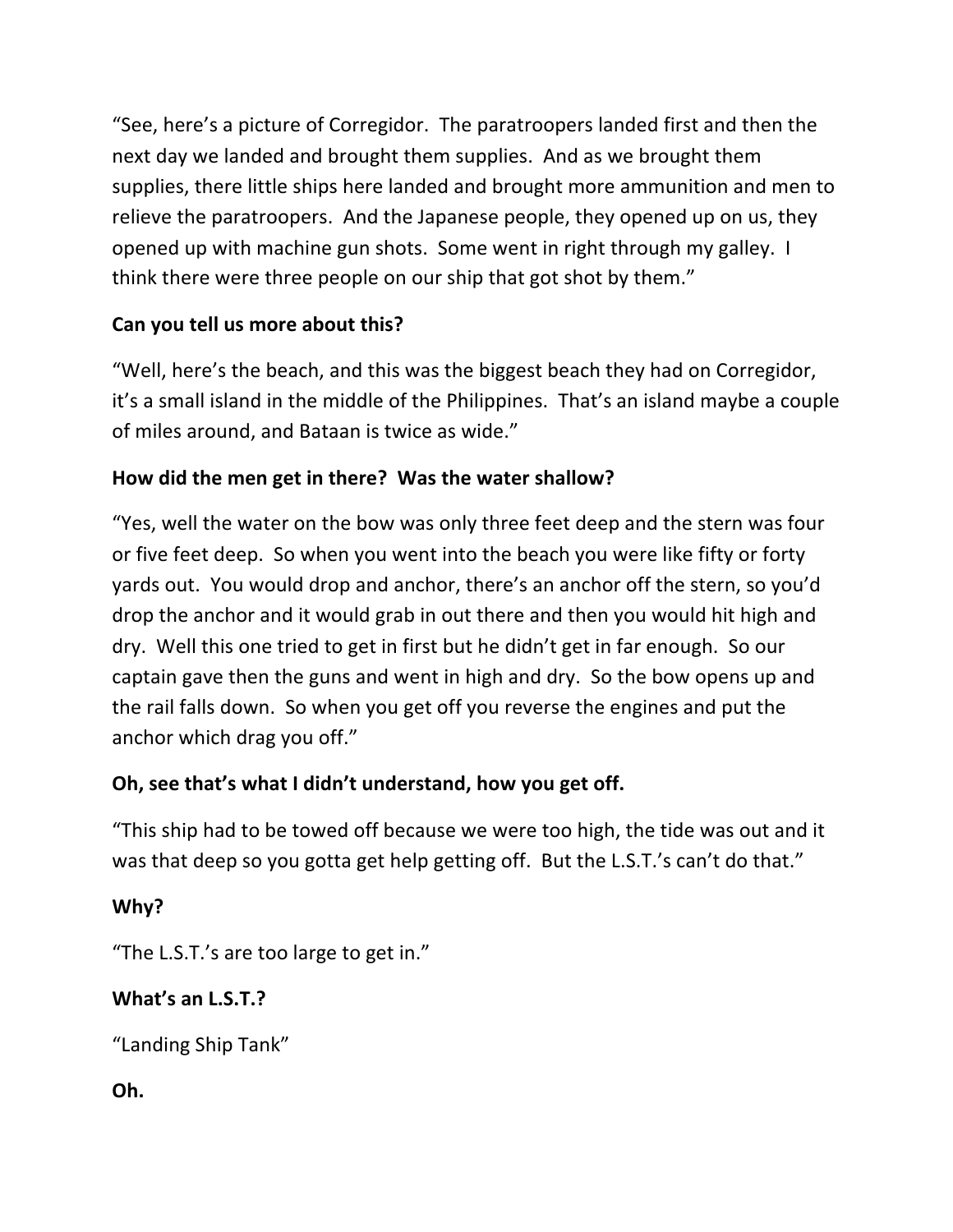"They're bigger than this; this's two-hundred and twenty feet long. L.S.T. is about four hundred feet long."

## It's the straight boat they use to land war machines, right?

"No, no, no, this deck inside here is hollow. Here's a, here a picture of the Japanese we'd caught after the war was over. We brought them home, they was going from one island to another island and we brought them home. We took them from one place to another place and brought them home. We brought them from one island to another island. There's probably pictures that show the inside of my ship. See here, here's the picture, see the inside is hollow. There's the drums we brought, drums of gasoline. We supplied everybody."

## Were your ships one of the main storage units going across the sea?

"Huh?"

# When your ship went across the seas, were they one of the most important storage units for the navy?

"No, no they had storage ships too. After we unloaded our ships, we used to go out and unload cargo ships. We'd pull next to them and they'd fill us up and we'd bring them to their ships. And there was church services."

### **I didn't know they had church services.**

"Yeah, they did. And see here's the anchor. And there's the storage bay, there's some trucks in there. (Hands a book over the interviewer) That book's got a day by day of where we went."

### **What're those?**

"We had tanks inside our ship, tanks and bulldozers. It tells you on the bottom, I think, what they are."

### **What kind of tanks were on your ship?**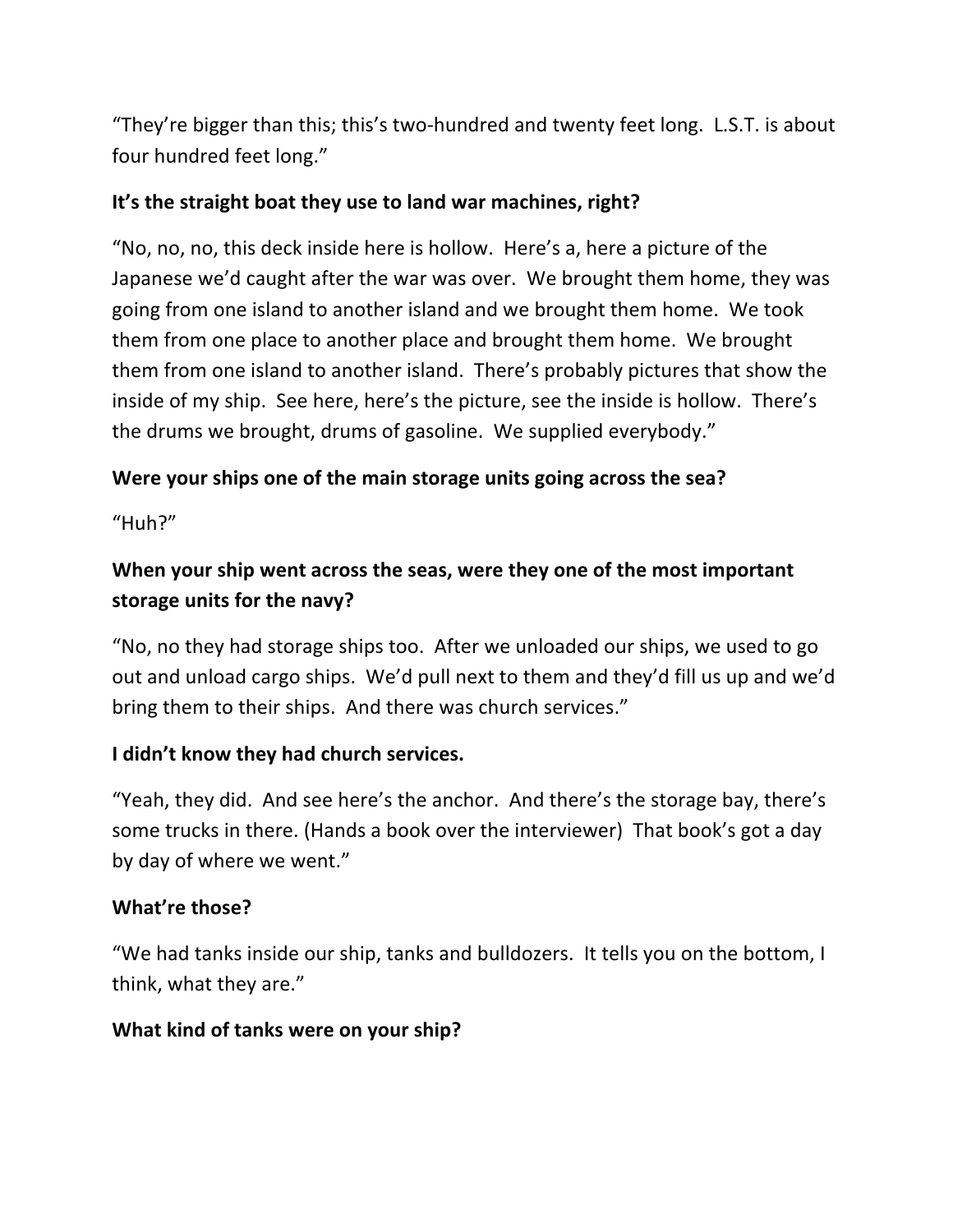"Well, the army tanks, whatever kind of tank. A tank is a tank, you know, it's not like they have specialized ones, like today. Here's a picture of the front, there's the forty millimeter gun on the bow. Right on the front; see that, after the war was over, these ships, they made rocket ships out of them. They took a lot of the stuff and made their rockets outta them. Heh, rocket ships. This's part of Corregidor, lot a people don't even know what Corregidor is; well there is it right here. That's right in the middle of the Philippines right there. There's Manila bay."

## Can you explain to me what Corregidor is?

"Corregidor is an island, right in the middle of Manila bay, and the Japs used to be holed up in there and Bataan is on the other side and they had a big fort on the other side. If you had any ships going into Manila they could get you from either side. So first we had to take Bataan, which we lost one of our men who was in our crew originally, the ship ahead of us hit a mine and it lost three navy guys. They were like the length of this property away from us when they hit the mine. A hundred and twenty-six army men got killed, blown up, and if we were the first ship in there I might 'a' got it too."

## Was your ship turned into a rocket ship after the war?

"No. But afterwards I got transferred, I got sick, they transferred me to a yellow seven fifty four after the war. This was number fifty two and I got to number fifty four because, after I cut my fingers they put four guys in my place."

## When the other ship hit the mine, did you come to appreciate anything **anymore?**

"Well I appreciated that I wasn't there first. Ha-ha."

## Ha-ha. Good point! Um, so, did you use any heavy weapon artillery while at **war?**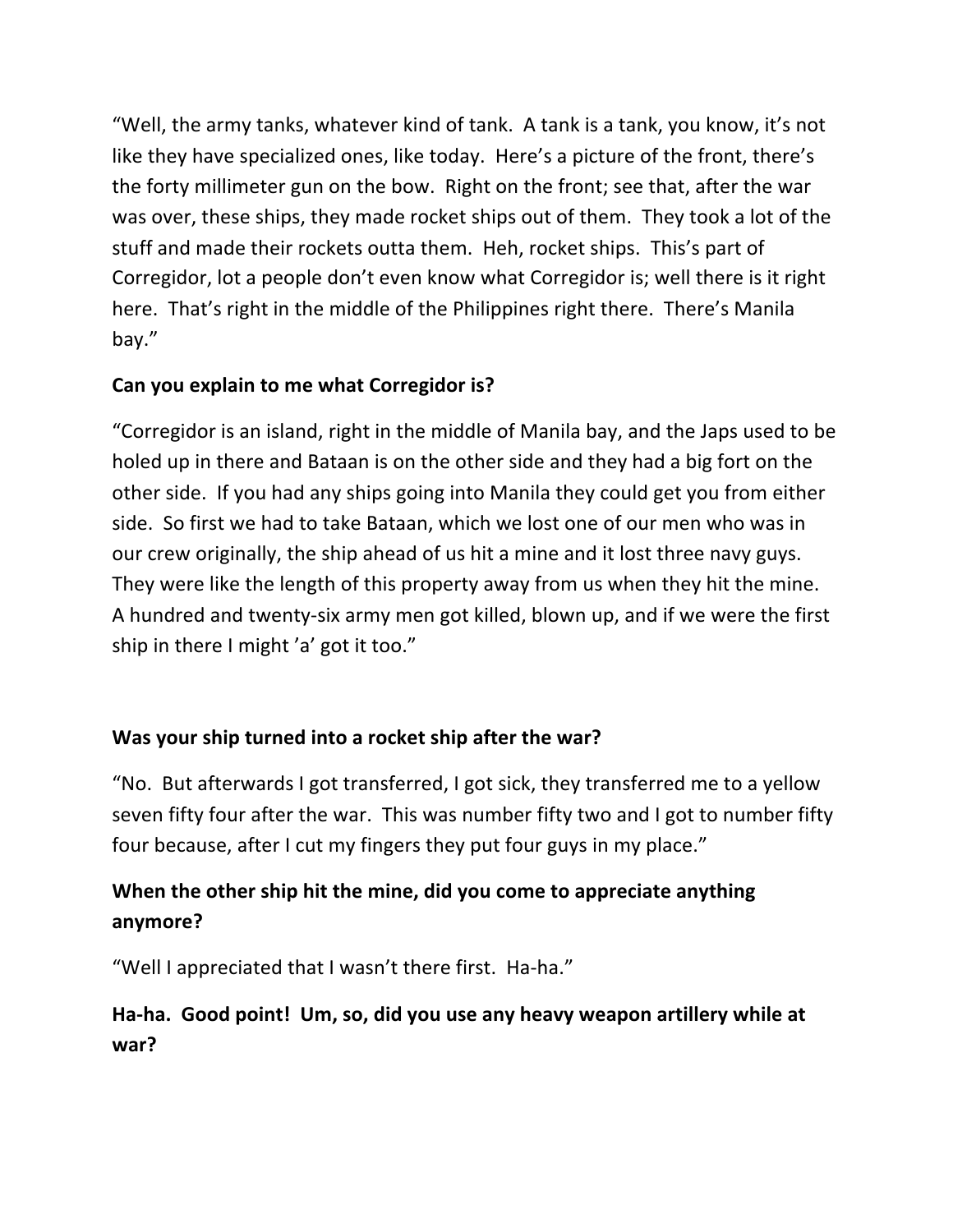"Twenty millimeters and the forty millimeter. I wasn't reloading the forty, I was the twenty. But I was a sighter on the forty millimeter at times. That was near the front landing gate. It was a good thing to get into the service, it gives a lot of education. I got my discharge here and I got another discharge from joint reserve afterwards. The army man said he had to be in six years, but the navy man didn't have to be in six years, especially if you were drafted. I was put in for four years active reserve and was discharged just a week before Korea. I'm damned glad for that, they couldn't put me back in for Korea."

## So is there any difference between these two discharges?

"Yeah, one was from the initial service, while the other one stopped them from putting me back in for Korea."

## Wait, so one was from your first two years, and then you're inactive?

"Inactive, right."

## And then you were there in case they needed you?

"Yeah, that's what inactive means. And I missed the Korea war by one week! Everyone else they activated again to go to Korea. If I had been one week later or they had been one week sooner, they could have put me back into the service again."

## Would you have been happy or disappointed by that?

"No, after four years I didn't want to go back again, no sir. Ha-Ha. I'd had enough."

## So, while at war, what helped you pass the time, did you like play cards or **anything?**

"I didn't have much time. I was busy all the time. I didn't get much time off, they say that the cooks worked one day on and one day off, not me, I was working every day. When I was the only cook for sixty men I worked from dusk 'til dawn. That's how I cut my fingers, I was tired and fell asleep. When I asked them for help and they didn't give it to me. When I moved onto L.S.T. six seventy-seven,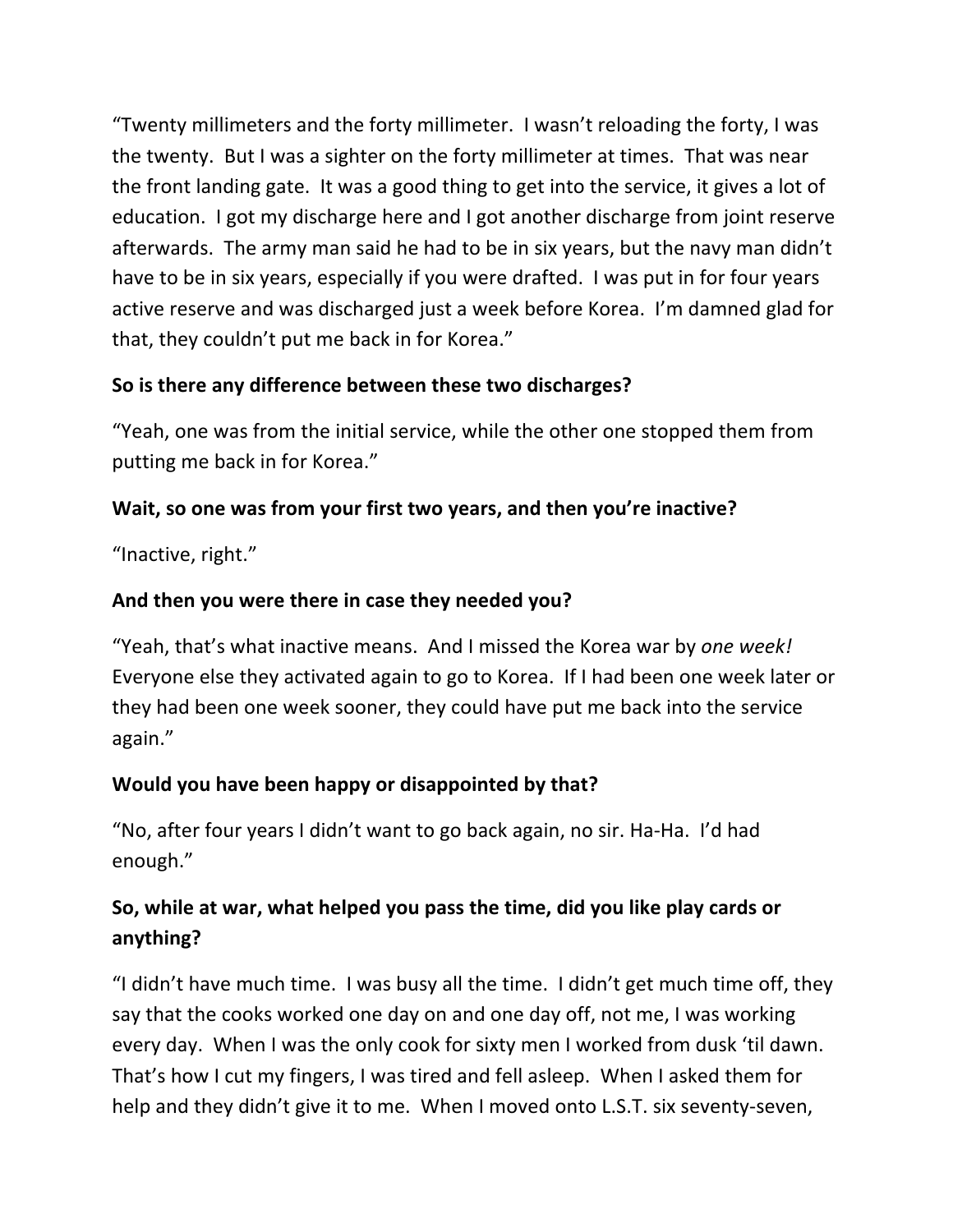the hospital ship, they operated on me twice, my fingers and my appendix. And then when I got back to the ship after six weeks they had four people in my place. So…"

## You had your appendix taken out?

"Yeah, on the L.S.T. hospital ship, them people should have got medals, they were great."

## **What does L.S.T. stand for?**

"Landing Ship Tank, that's the next step up from what I was on, in terms of size."

### Why was your appendix taken out?

"Because it was hurting, I was on the hospital ship, working the galley and it started hurting. That night I had aches and pains and when I went to the doctor he said 'your appendix gotta come out'. When you don't feel good, where do you go? You go to the doctor right? That's where I went."

### Before the war, were you a cook?

"No, I was working for truck drivers. But when I went to, I was a helper, I only had that job for about six months or a year. Because I quit school, I was in so long for school and I quit to work. If you was in school and you turned eighteen years old, they didn't let you finish school, you had to go get drafted. So I quit before that, because I knew I couldn't make it so I quit. I never graduated high school."

## So after the war did you turn to being a cook?

"No, I went back to trucking again. But there were so many people discharged from the service that instead of working five days a week I was working Monday a week. Ha-ha. And then I kind of quit because there wasn't enough money and I had to get an operation."

### **What was your operation for?**

"A hernia, you know, when you strain something."